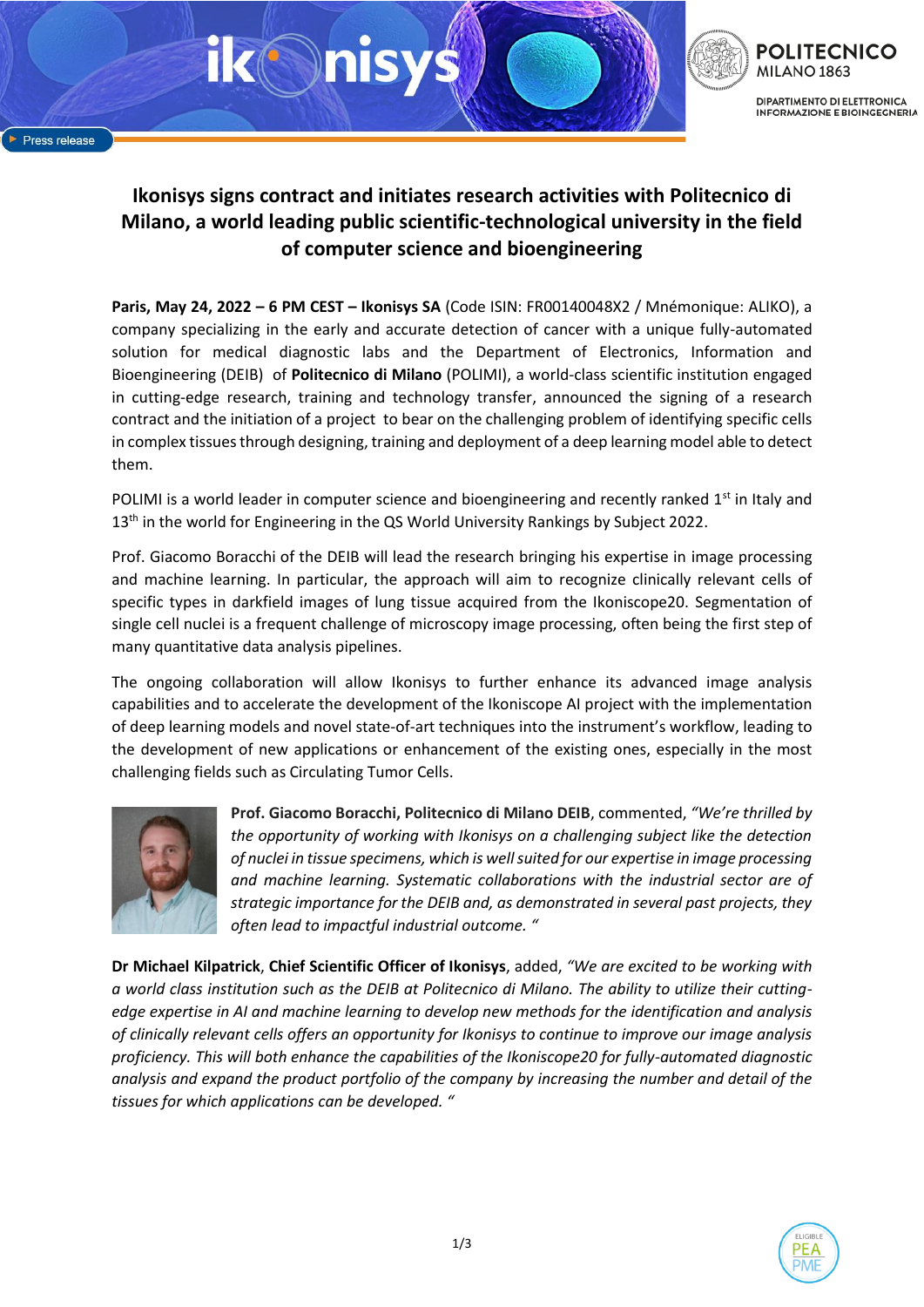## **About Ikonisys**

Ikonisys SA is a cell-based diagnostics company based in Paris (France), New Haven (Connecticut, USA) and Milan (Italy) specialized in the early and accurate detection of cancer. The company develops, produces and markets the proprietary Ikoniscope20® platform, a fully-automated solution designed to deliver accurate and reliable detection and analysis of rare and very rare cells. Ikonisys has received FDA clearance for several automated diagnostic applications, which are also marketed in Europe under CE certification. Through its breakthrough fluorescence microscopy platform, the company continues to develop a stream of new tests, including liquid biopsy tests based on Circulating Tumor Cells (CTC).

For further information, please go t[o www.Ikonisys.com](http://www.ikonisys.com/)

## **About Politecnico di Milano**

Politecnico di Milano is a public scientific-technological university which trains engineers, architects and industrial designers. The University has always focused on the quality and innovation of its teaching and research, developing a fruitful relationship with business and productive world by means of experimental research and technological transfer. Research has always been linked to didactics and it is a priority commitment which has allowed Politecnico Milano to achieve high quality results at an international level as to join the university to the business world. Research constitutes a parallel path to that formed by cooperation and alliances with the industrial system. Knowing the world in which you are going to work is a vital requirement for training students. By referring back to the needs of the industrial world and public administration, research is facilitated in following new paths and dealing with the need for constant and rapid innovation. The alliance with the industrial world, in many cases favored by Fondazione Politecnico and by consortiums to which Politecnico belong, allows the university to follow the vocation of the territories in which it operates and to be a stimulus for their development.

## **About DEIB**

The Dipartimento di Elettronica, Informazione e Bioingegneria (DEIB) aims at being a world-class scientific institution committed to forefront research, education, and technology transfer in computer science and engineering, electronics, electrical engineering, systems and control, telecommunications, and bioengineering.

The DEIB vision is to promote the quality and the impact of Information and Communication Technology (ICT) on society at the national and international level, by pursuing excellent long-term and interdisciplinary research and by committing to innovation, technology transfer, and education. While it is not easy to predict the future use of information, the next decade will certainly see even more dramatic changes, as ICT will find new ways of pervading people's lives. In this scenario, the DEIB is grounded on four solid pillars:

- a tradition of excellence in fundamental research, with a clear vision of its role and mission in "inventing the future";
- an increasing engagement into interdisciplinary research, as required by the ubiquitous presence of information technology into every scientific and technological domain;
- a commitment to teaching in the challenging context of a rapidly evolving discipline, by balancing stable foundational principles with tumultuous changes in models, languages, technologies, and standards;
- a commitment to applied research and to technology and knowledge transfer, through joint research projects with local and international industry and through many spin-off activities.

#### **Contacts**

| <b>Ikonisys</b>        | <b>NewCap</b>                             | <b>NewCap</b>              |
|------------------------|-------------------------------------------|----------------------------|
| Alessandro Mauri       | Olivier Bricaud / Louis-Victor Delouvrier | Nicolas Merigeau           |
| CFO                    | <b>Investor Relations</b>                 | <b>Media Relations</b>     |
| investors@ikonisys.com | Ikonisys@newcap.eu                        | Ikonisys@newcap.eu         |
|                        | Tel.: +33 (0)1 44 71 94 92                | Tel.: +33 (0)1 44 71 94 98 |

#### **Disclaimer**

This press release contains forward-looking statements about the Company's prospects and development. These statements are sometimes identified by the use of the future tense, the conditional tense and forward-looking words such as "believe", "aim to", "expect", "intend", "estimate", "believe", "should", "could", "would" or "will" or, where appropriate, the negative of these terms or any other similar variants or expressions. This information is not historical data and should not be construed